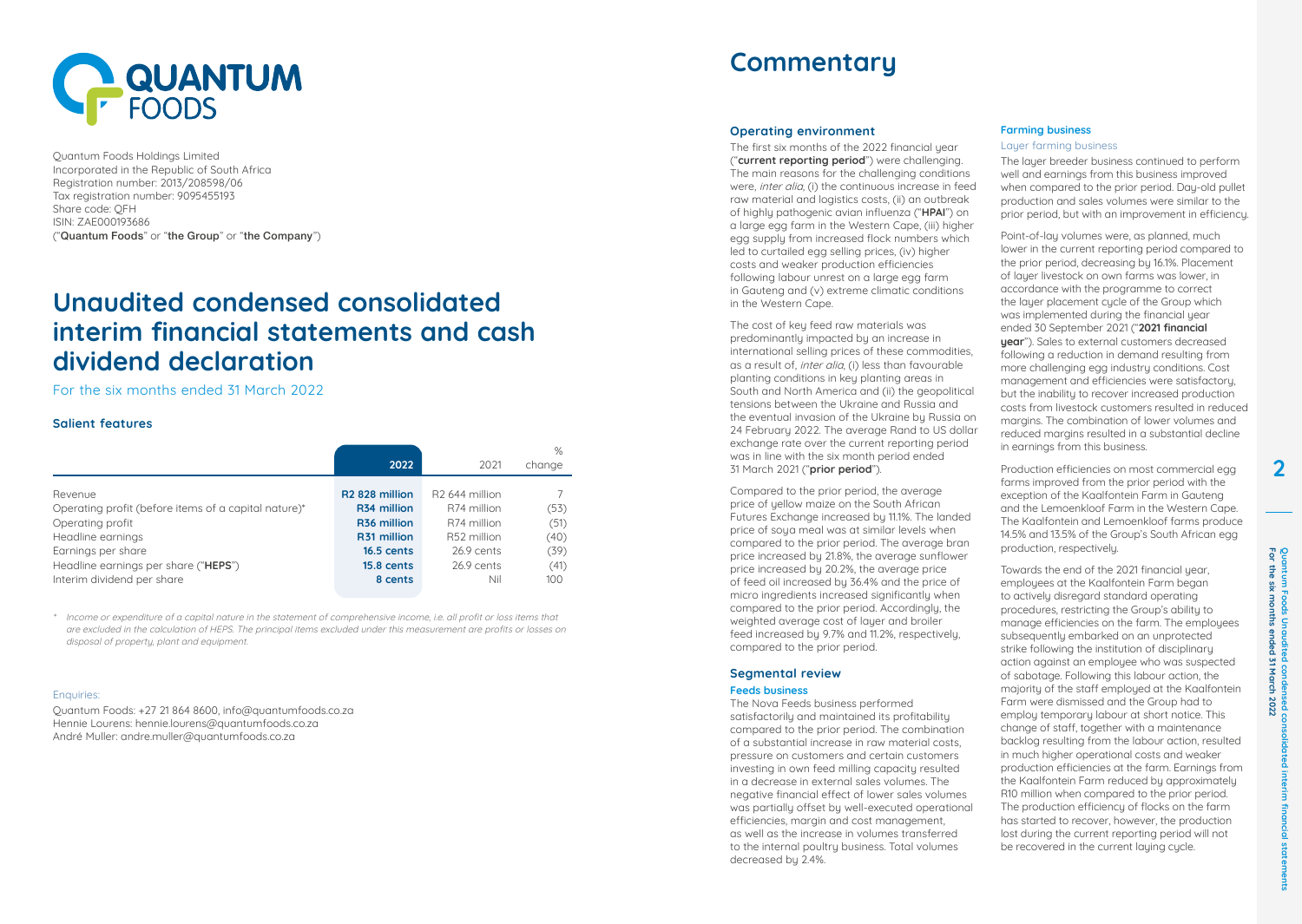# **Commentary (continued)**

An HPAI outbreak occurred at the Lemoenkloof layer farm in the current reporting period, resulting in the culling of approximately 400,000 hens. The Group's insurance in this regard is limited to the risk associated with direct losses resulting from the culling of infected flocks, but not the further effect of lost production and lower sales volumes. An extensive process to clean, disinfect and prepare the farm for repopulation is in progress. The insurance claim is in process and has not advanced sufficiently in order to include any recovery of loss in the current reporting period. The resultant negative financial effect is approximately R24 million for the current reporting period.

#### Broiler farming business

Operational efficiencies achieved in the hatcheries and at commercial broiler farms improved when compared to the prior period. Day-old chick sales volumes declined by 4.4%, despite solid growth in volumes sold from the Hartbeespoort hatchery. This decline is a result of the closure of a major Western Cape abattoir customer in the prior period and subsequent lower production at the Western Cape hatcheries.

The growth in volumes sold from the Hartbeespoort hatchery was supported by improved trading conditions in the broiler industry where supply was lower and consumer demand remained adequate. The benefit to the Group was a higher demand for day-old broiler chicks.

**3**

Live bird sales volumes for the current reporting period were similar to the prior period with a slight increase in bird volumes offset by a marginally lower average weight.

Despite a significant increase in energy costs, overall cost management was satisfactory and supported the improvement in earnings from this business.

### **Egg business**

The egg business saw an improvement compared to the prior period. Earnings were adversely impacted by the further significant increase in feed costs and positively impacted by an improvement of 9.5% in average per unit selling prices as well as an increase in sales volumes of 3.6%. The culling of hens at the Lemoenkloof Farm, following the outbreak of HPAI, resulted in a substantial decline in eggs available for sale from February 2022 and is expected to negatively impact sales volumes in the second half of the financial year ending 30 September 2022 ("**2022 financial year**").

Operational efficiency indicators improved when compared to the prior period and operating costs were well managed.

### **Other African businesses**

Trading conditions remained favourable for the egg business in Zambia. The continued strong demand for eggs and feed resulted in higher earnings despite weaker day-old chick demand and lower production efficiencies at the commercial egg farm which was impacted by a disease challenge.

The business in Uganda continues to be impacted by a number of factors. The closure of borders for extended periods culminated in an imbalance in local supply and demand for eggs, which resulted in lower egg selling prices and demand for day-old layer chicks. The business also remained affected by COVID-19 restrictions on the movement of staff, instituted in 2021 which has contributed to reduced management supervision during that period and has led to weaker-than-expected production efficiencies in the current reporting period. These factors were further compounded by higher input costs resulting in this business reporting a loss in the current reporting period.

Production efficiencies in the Mozambican business improved from the prior period. Higher feed costs could, however, not be sufficiently recovered from the market for eggs for this business to be profitable.

There was no outbreak of HPAI within the other African businesses.

## **Financial overview**

Group revenue increased by 7.0% to R2.8 billion (prior period: R2.6 billion), with a 5.6% increase of R140 million in the South African operations' revenue and a 29.9% increase of R44 million in other African operations' revenue. Revenue from other African operations contributed 6.7% of the Group's revenue for the current reporting period (prior period: 5.5%).

Revenue from South African operations:

• Increased by R16 million (1.4%) for the animal feeds segment from the prior period. Revenue was negatively impacted by a decrease in external volumes sold which were offset by the adjustment of selling prices in respect of higher input costs.

- Increased by R42 million (6.1%) for the farming segment from the prior period. This increase is primarily as a result of the adjustment of broiler livestock selling prices to take into account higher input costs in the broiler farming business. Sales volumes of layer livestock were lower than in the prior period.
- Increased by R82 million (13.7%) for the eggs segment from the prior period, where an average price increase of 9.5% and a 3.6% increase in volume were achieved.

Revenue from other African operations increased mostly in Zambia, due to increased realisation in all product categories, and a stronger Zambian kwacha against the Rand, which increased the revenue included in the Group's income statement.

Cost of sales increased by 9.4% to R2.3 billion (restated prior period: R2.1 billion). Cost of sales includes (i) a loss of R22 million resulting from the outbreak of HPAI at the Lemoenkloof Farm and (ii) the fair value adjustments of biological assets (livestock) and agricultural produce (eggs) that were realised and included in other gains and losses in the statement of comprehensive income. The fair value adjustments for the current reporting period amounted to R49 million (prior period: R43 million). Gross profit, excluding the fair value adjustments, decreased by R12 million to R544 million (restated prior period: R556 million) at a margin of 19.2% (restated prior period: 21.0%).

Aggregate cash operating expenses increased by 8.5% from the prior period. The increase relative to the prior period was primarily driven by (i) significant increases in energy and insurance costs, (ii) expenses for the Helderfontein broiler farm (acquired on 31 January 2021) being included for the full period and (iii) higher costs associated with the labour unrest at the Kaalfontein egg farm.

Operating profit before items of a capital nature decreased by 53.5% to R34 million (prior period: R74 million). South African operations recorded a R36 million (55.9%) decrease in operating profit to R29 million (prior period: R65 million) at a margin of 1.1% (prior period: 2.6%). The profit from the animal feeds segment was similar to the prior period and the loss from the eggs segment improved compared to the prior period, while the farming segment's profit decreased by R42 million compared to the prior period to report a loss of R8 million. Other African operations recorded a decrease in profit of R2 million, where the higher

profitability from the Zambian and Mozambican businesses was offset by a decrease in profitability from the Ugandan business.

The effective tax rate of the Group reduced to a credit of 5.0% for the current reporting period. This includes a reduction of 28.9% due to the remeasurement of deferred tax liabilities in accordance with the lower corporate tax rate applicable in South Africa from the 2023 financial year.

HEPS decreased to 15.8 cents from 26.9 cents reported in the prior period.

Cash flow from operating activities amounted to R166 million for the current reporting period (prior period: outflow of R1 million). This includes a decreased investment in working capital of R89 million (prior period: increased investment of R111 million).

Cash flow from investing activities includes capital expenditure on property, plant and equipment amounting to R59 million (prior period: R64 million), with the main projects, in addition to maintenance capital, being the broiler hatchery expansion in Gautena completion of a new bagging line at a feed mill, and an investment in solar energy at a hatchery. Cash flow from investing activities also includes capital expenditure on intangible assets amounting to R6 million (prior period: Rnil) incurred to date on the project to implement SAGE X3 as the new Enterprise Resource Planning system for the Group.

Cash and cash equivalents increased from R73 million as at 30 September 2021 to R155 million at the end of the current reporting period.

The Rand value of the Group's investment in the other African countries segment decreased by R31 million from 30 September 2021, primarily due to the devaluation of the Zambian kwacha against the Rand since the end of the 2021 financial year. This decrease in the foreign currencu translation reserve is included in other comprehensive income for the current reporting period.

The Group's borrowings as at 31 March 2022 comprised only of lease liabilities as accounted for in terms of International Financial Reporting Standards (IFRS) 16 – Leases.

**Quantum Foods** 

Quantum Foods Unaudited conde<br>For the six months ended 31 March

**Unaudited condensed consolidated interim financial statements For the six months ended 31 March 2022**

ted interim

1 financial star

1sed co<br>1 2022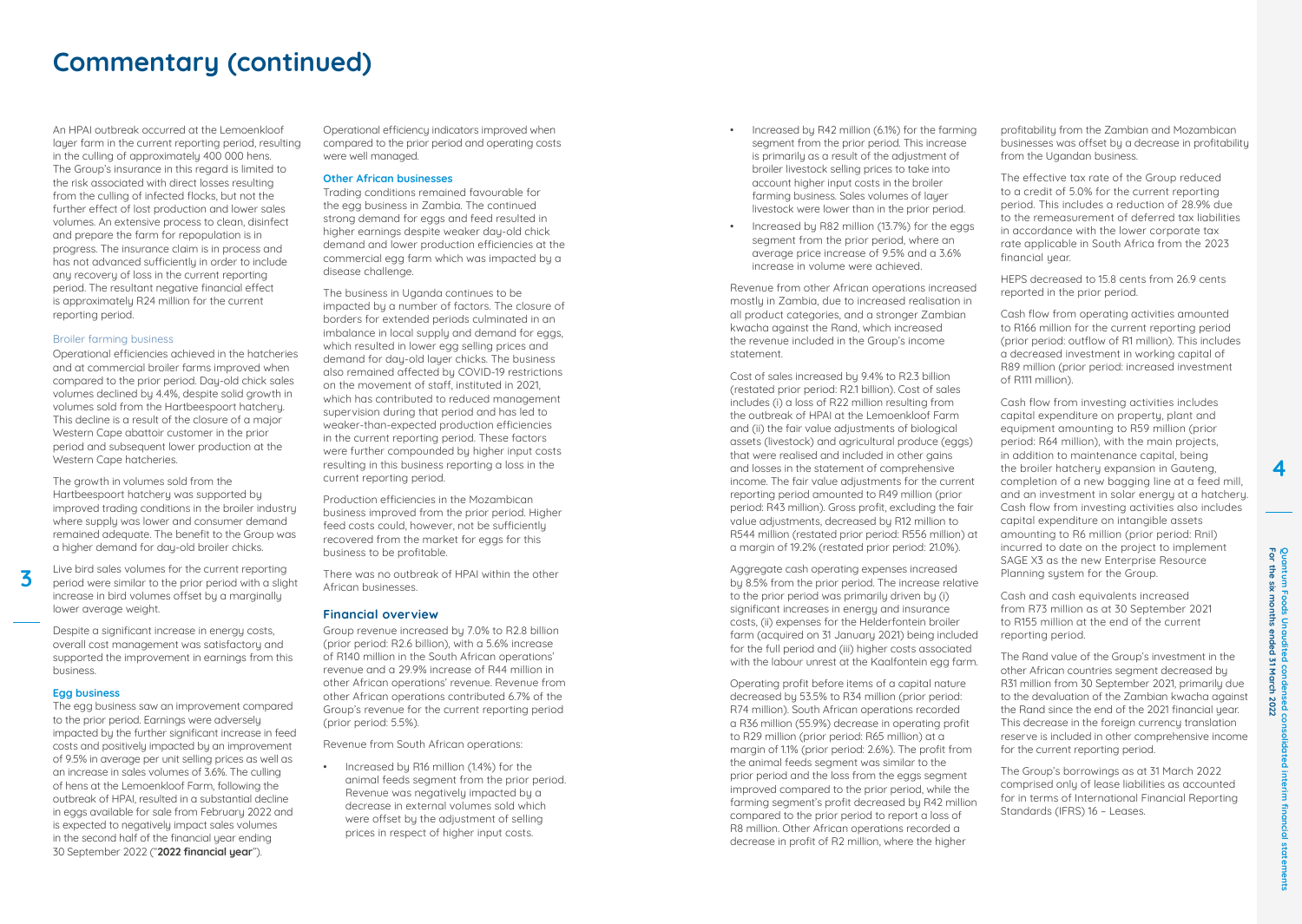# **Commentary (continued)**

### **Dividend**

The Board resolved to declare an interim gross cash dividend of 8 cents per share for the period ended 31 March 2022, from income reserves.

At a rate of 20%, dividends tax will amount to 1.60000 cents per share. Consequently, shareholders who are not exempt from dividends tax will receive a net dividend amount of 6.40000 cents per share. Such tax will be withheld unless beneficial owners of the dividend have provided the necessary documentation to the relevant regulated intermediary to indicate that they are exempt therefrom or entitled to a reduced rate as a result of the double tax agreement between South Africa and their country of domicile. The dividend amounts to 8 cents per share for shareholders exempt from dividends tax.

The salient dividend dates are as follows:

| Declaration date                            | Fridau.<br>27 May 2022     |
|---------------------------------------------|----------------------------|
| Last date of trading <i>cum</i><br>dividend | Tuesday,<br>21 June 2022   |
| Trading ex-dividend<br>commences            | Wednesdau.<br>22 June 2022 |
| Record date                                 | Friday,<br>24 June 2022    |
| Dividend payable                            | Mondau.<br>27 June 2022    |

Shareholders may not dematerialise or rematerialise their shares between Wednesday, 22 June 2022 and Friday, 24 June 2022, both days inclusive.

The shares in issue as at declaration date are 200 024 716.

### **Outlook**

**5**

The further increase in international feed raw material and logistics costs resulting from the war between Russia and the Ukraine will, due to forward hedging positions, impact the Group's cost of sales in the second half of the 2022 financial year. Feed costs for the remainder of the 2022 financial year are expected to be higher than in the current reporting period. Other factors such as the volatility of the Rand, primarily against the US dollar, remain. While the Rand has remained relatively strong in the current reporting period, any weakening will negatively impact the Group.

The high feed raw material costs mostly affect earnings derived from the egg business of the Group. This business is expected to remain under severe pressure until the market supply and demand dynamics stabilise and/or feed costs decrease.

Earnings from the feeds and farming businesses are more resilient to changes in feed raw material costs and more dependent on volumes, operational efficiencies and cost management. The extent of previous and expected feed raw material cost increases are, however, significant, and customers of these businesses are expected to experience considerable margin pressure as a result of higher inputs costs, which may impact the ability of the business to maintain margins.

Trading conditions experienced by the other African countries segment in the current reporting period are also expected to be impacted by higher raw material and logistics costs for the remainder of the 2022 financial year.

A key factor that will continue to influence poultry businesses going forward is the risk of further outbreaks of HPAI. HPAI has a devastating effect on affected farms, with all birds required to be culled immediately and the farm required to remain empty for a considerable period of time before it can be repopulated for production to resume. This results in major uncertainty for the poultry industry, which could severely impact earnings.

By order of the Board

WA Hanekom HA Lourens Chairman Chief Executive Officer

27 May 2022

 $\triangle$  il  $\triangle$ 

# **Condensed consolidated statement of financial position**

|                                                                                                                                                         | <b>Unaudited</b><br>31 March<br>2022<br><b>R'000</b> | Unaudited<br>2021<br>R'000             | Audited<br>31 March 30 September<br>2021<br>R'000 |
|---------------------------------------------------------------------------------------------------------------------------------------------------------|------------------------------------------------------|----------------------------------------|---------------------------------------------------|
| <b>ASSETS</b>                                                                                                                                           |                                                      |                                        |                                                   |
| <b>Non-current assets</b>                                                                                                                               | 1356 530                                             | 1286238                                | 1360 639                                          |
| Property, plant and equipment<br>Right-of-use assets<br>Intangible assets<br>Investment in associates                                                   | 1243 450<br>85 318<br>12 8 8 7<br>10 599             | 1204 848<br>56 958<br>5 7 21<br>14 297 | 1 2 4 3 1 2 0<br>95 108<br>7098<br>10 310         |
| Trade and other receivables<br>Deferred income tax                                                                                                      | 3788<br>488                                          | 3999<br>415                            | 4 0 3 3<br>970                                    |
| <b>Current assets</b>                                                                                                                                   | 1 438 725                                            | 1 3 3 5 3 1 9                          | 1423865                                           |
| Inventories<br><b>Biological assets</b><br>Trade and other receivables                                                                                  | 357 002<br>403 288<br>521 755                        | 322 683<br>378 253<br>540 817          | 383 450<br>403 308<br>562 933                     |
| Derivative financial instruments<br>Current income tax<br>Cash and cash equivalents                                                                     | 2040<br>154 640                                      | 7 2 9 3<br>86 273                      | 23<br>840<br>73 311                               |
| <b>Total assets</b>                                                                                                                                     | 2 795 255                                            | 2 621 557                              | 2 784 504                                         |
| <b>EQUITY AND LIABILITIES</b><br>Capital and reserves attributable to owners of the<br>parent                                                           | 1999 900                                             | 1867344                                | 1999802                                           |
|                                                                                                                                                         | 1465069                                              | 1465069                                | 1465069                                           |
| Share capital<br>Treasury shares<br>Other reserves<br>Retained earnings                                                                                 | (1390)<br>(104739)<br>640 960                        | $(8\;315)$<br>(145007)<br>555 597      | (8, 315)<br>(65769)<br>608 817                    |
| <b>Total equity</b>                                                                                                                                     | 1999 900                                             | 1867344                                | 1999802                                           |
| <b>Non-current liabilities</b>                                                                                                                          | 338 106                                              | 313 457                                | 360 101                                           |
| Lease liabilities<br>Deferred income tax<br>Provisions for other liabilities and charges                                                                | 74 907<br>254 843<br>8 3 5 6                         | 55 458<br>249 569<br>8 4 3 0           | 85 155<br>266 590<br>8 3 5 6                      |
| <b>Current liabilities</b>                                                                                                                              | 457 249                                              | 440 756                                | 424 601                                           |
| Trade and other payables<br>Derivative financial instruments<br>Current income tax<br>Lease liabilities<br>Provisions for other liabilities and charges | 429 367<br>164<br>1 2 3 8<br>25 118<br>1362          | 424 069<br>254<br>1602<br>14 831       | 396 740<br>2639<br>23 860<br>1362                 |
| <b>Total liabilities</b>                                                                                                                                | 795 355                                              | 754 213                                | 784 702                                           |

**Total equity and liabilities 2 795 255** 2 621 557 2 784 504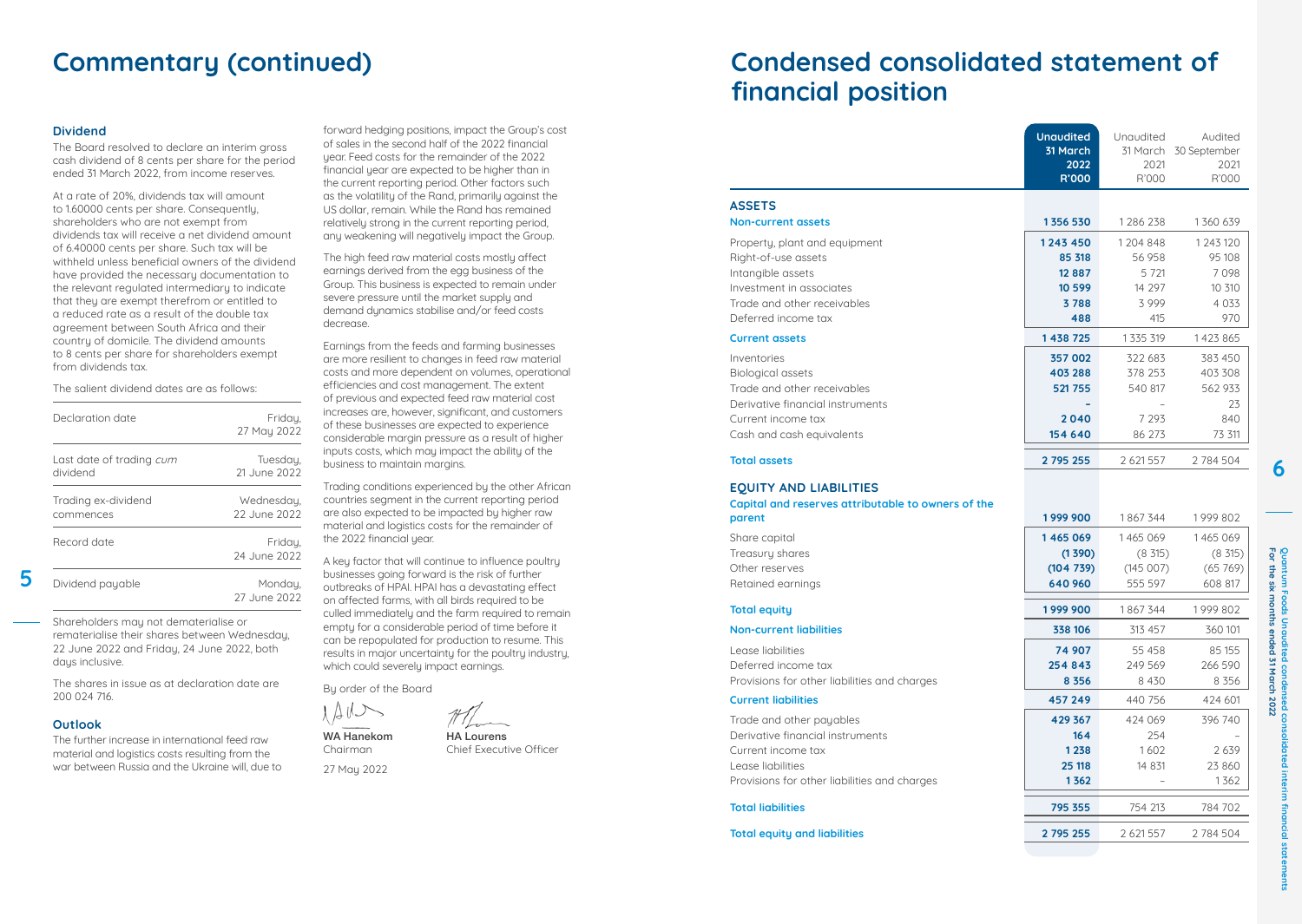# **Condensed consolidated statement of comprehensive income**

| <b>Notes</b>                                                                                                       |                | <b>Unaudited</b><br><b>Six months</b><br>ended<br>31 March<br>2022<br><b>R'000</b> | Restated*<br>Unaudited<br>Six months<br>ended<br>2021<br>R'000 | Audited<br>Year ended<br>31 March 30 September<br>2021<br>R'000 |
|--------------------------------------------------------------------------------------------------------------------|----------------|------------------------------------------------------------------------------------|----------------------------------------------------------------|-----------------------------------------------------------------|
| Revenue                                                                                                            | $\overline{2}$ | 2828072                                                                            | 2 643 838                                                      | 5 401 116                                                       |
| Cost of sales                                                                                                      |                | (2333056)                                                                          | (2131702)                                                      | (4339005)                                                       |
| Gross profit                                                                                                       |                | 495 016                                                                            | 512 136                                                        | 1062111                                                         |
| Other income                                                                                                       |                | 8 2 7 6                                                                            | 4843                                                           | 10 201                                                          |
| Other gains/(losses) - net                                                                                         | 3              | 52 632                                                                             | 33 649                                                         | 72 304                                                          |
| Sales and distribution costs                                                                                       |                | (135 512)                                                                          | (132835)                                                       | (263528)                                                        |
| Marketing costs                                                                                                    |                | (5457)                                                                             | (6944)                                                         | (15065)                                                         |
| Administrative expenses                                                                                            |                | (78, 472)                                                                          | (69648)                                                        | (143972)                                                        |
| Net impairment losses on trade and other<br>receivables                                                            |                | (1038)                                                                             |                                                                | (9050)                                                          |
| Other operating expenses                                                                                           |                | (299641)                                                                           | (267442)                                                       | (565 412)                                                       |
| Operating profit                                                                                                   |                | 35 804                                                                             | 73 759                                                         | 147 589                                                         |
| Investment income                                                                                                  |                | 1677                                                                               | 2320                                                           | 4 7 4 7                                                         |
| Finance costs                                                                                                      |                | (6654)                                                                             | (4034)                                                         | (11844)                                                         |
| Share of profit of associate companies                                                                             |                | 289                                                                                | 618                                                            | 1767                                                            |
| Profit before income tax                                                                                           |                | 31 116                                                                             | 72 663                                                         | 142 259                                                         |
| Income tax credit/(expense)                                                                                        |                | 1550                                                                               | (20249)                                                        | (36 464)                                                        |
| Profit for the period                                                                                              |                | 32 666                                                                             | 52 414                                                         | 105 795                                                         |
| Other comprehensive (loss)/income for the period<br>Items that may subsequently be reclassified to profit or loss: |                |                                                                                    |                                                                |                                                                 |
| Fair value adjustments to cash flow hedging reserve                                                                |                | (7044)                                                                             | (5647)                                                         | 7993                                                            |
| For the period                                                                                                     |                | 26 979                                                                             | 15 767                                                         | 57 668                                                          |
| Deferred income tax effect                                                                                         |                | 39                                                                                 | 49                                                             | (6)                                                             |
| Current income tax effect<br>Realised to profit or loss                                                            |                | (7594)<br>(36 760)                                                                 | (4464)<br>(23609)                                              | (16 141)<br>(46567)                                             |
| Deferred income tax effect                                                                                         |                | 6                                                                                  | (1)                                                            | (1)                                                             |
| Current income tax effect                                                                                          |                | 10 28 6                                                                            | 6 611                                                          | 13 040                                                          |
| Movement in foreign currency translation reserve                                                                   |                |                                                                                    |                                                                |                                                                 |
| Currency translation differences                                                                                   |                | (30829)                                                                            | (54675)                                                        | 8 6 5 1                                                         |
| Total comprehensive (loss)/income for the period                                                                   |                | (5207)                                                                             | (7908)                                                         | 122 439                                                         |
| Profit for the period attributable to owners of the parent                                                         |                | 32 666                                                                             | 52 414                                                         | 105 795                                                         |
|                                                                                                                    |                |                                                                                    |                                                                |                                                                 |
| Total comprehensive (loss)/income for the period<br>attributable to owners of the parent                           |                | (5207)                                                                             | (7908)                                                         | 122 439                                                         |
| Earnings per ordinary share (cents)<br>Diluted earnings per ordinary share (cents)                                 | 4<br>4         | 16.5<br>16.4                                                                       | 26.9<br>26.4                                                   | 53.9<br>53.0                                                    |

\* Refer to note 7 for details regarding the restatement of prior period figures.

**7**

# **Condensed consolidated statement of changes in equity**

|                                                                                                                                                                       | <b>Unaudited</b><br><b>Six months</b><br>ended<br>31 March<br>2022<br>R'000 | Unaudited<br>Six months<br>ended<br>2021<br>R'000 | Audited<br>Year ended<br>31 March 30 September<br>2021<br>R'000 |
|-----------------------------------------------------------------------------------------------------------------------------------------------------------------------|-----------------------------------------------------------------------------|---------------------------------------------------|-----------------------------------------------------------------|
| Share capital and treasury shares                                                                                                                                     | 1463679                                                                     | 1456754                                           | 1456754                                                         |
| Opening balance<br>Ordinary shares transferred - share appreciation rights                                                                                            | 1456754<br>6 9 2 5                                                          | 1445 731<br>11 0 2 3                              | 1445 731<br>11 0 2 3                                            |
| <b>Other reserves</b>                                                                                                                                                 | (104739)                                                                    | (145007)                                          | (65769)                                                         |
| Opening balance<br>Other comprehensive (loss)/income for the period<br>Recognition of share-based payments<br>Ordinary shares transferred - share appreciation rights | (65769)<br>(37873)<br>5 3 0 5<br>(6 402)                                    | (85089)<br>(60322)<br>9036<br>(8632)              | (85089)<br>16 644<br>11 14 7<br>(8471)                          |
| <b>Retained earnings</b>                                                                                                                                              | 640 960                                                                     | 555 597                                           | 608 817                                                         |
| Opening balance<br>Profit for the period<br>Dividends paid<br>Ordinary shares transferred - share appreciation rights                                                 | 608 817<br>32 666<br>(523)                                                  | 525 000<br>52 414<br>(19, 426)<br>(2 391)         | 525 000<br>105 795<br>(19 426)<br>(2552)                        |
| <b>Total equity</b>                                                                                                                                                   | 1999 900                                                                    | 1867344                                           | 1999802                                                         |
|                                                                                                                                                                       |                                                                             |                                                   |                                                                 |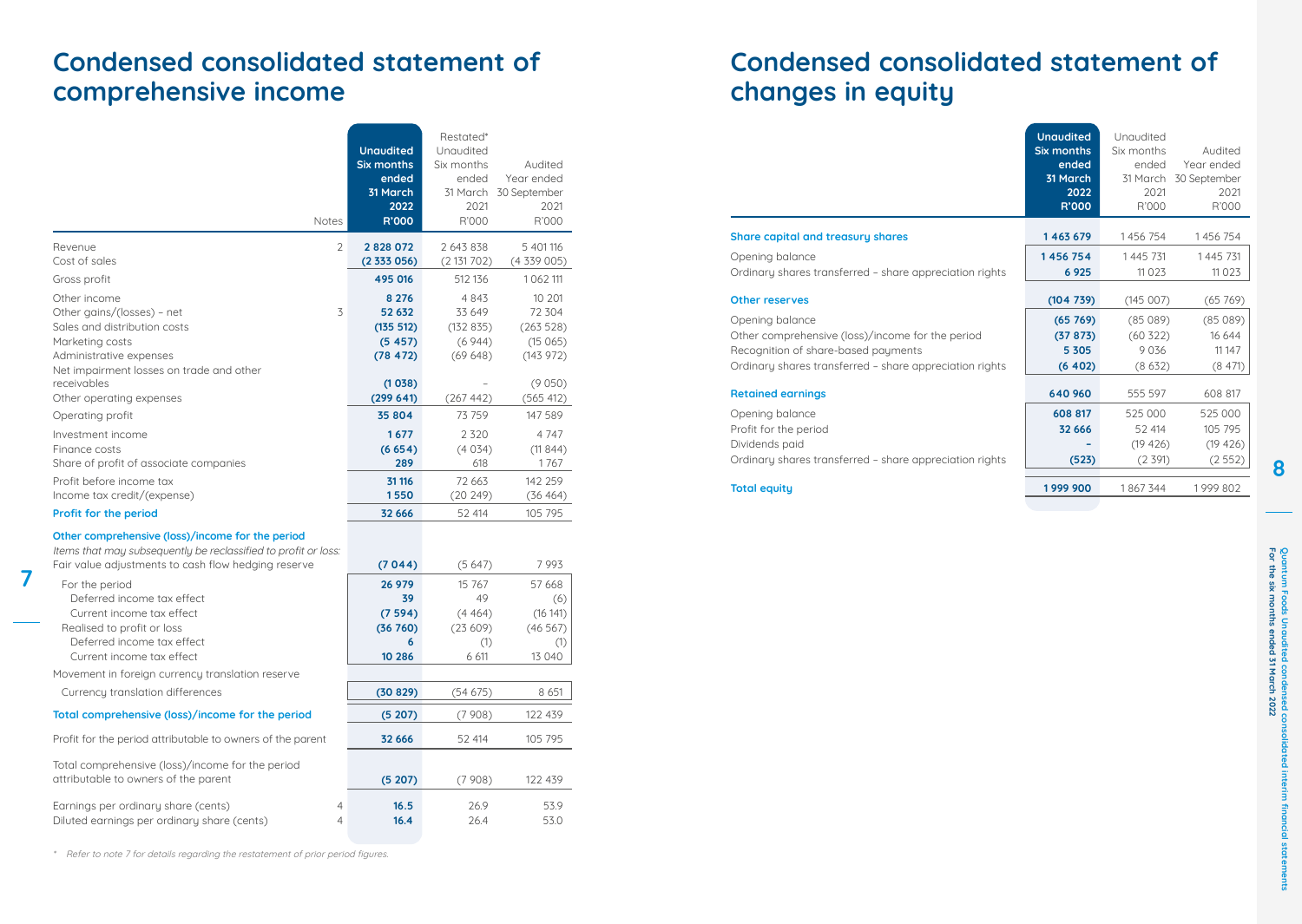# **Condensed consolidated statement of cash flows**

|                                                                                                                                                                                                                                                                                | <b>Unaudited</b><br>Six months<br>ended<br>31 March<br>2022<br>R'000 | Unaudited<br>Six months<br>ended<br>31 March<br>2021<br>R'000 | Audited<br>Year ended<br>30 September<br>2021<br>R'000                     |
|--------------------------------------------------------------------------------------------------------------------------------------------------------------------------------------------------------------------------------------------------------------------------------|----------------------------------------------------------------------|---------------------------------------------------------------|----------------------------------------------------------------------------|
| Cash flow from operating activities                                                                                                                                                                                                                                            | 165 741                                                              | (566)                                                         | 24 348                                                                     |
| Cash profit from operating activities<br>Working capital changes<br>Cash effect of hedging activities                                                                                                                                                                          | 91 998<br>88 872<br>(9615)                                           | 138 541<br>(110 730)<br>(7670)                                | 295 297<br>(259 292)<br>11 0 76                                            |
| Cash generated from operations<br>Income tax paid                                                                                                                                                                                                                              | 171 255<br>(5514)                                                    | 20 141<br>(20707)                                             | 47 081<br>(22733)                                                          |
| Cash flow from investing activities                                                                                                                                                                                                                                            | (61169)                                                              | (121 404)                                                     | (153 272)                                                                  |
| Additions to property, plant and equipment<br>Additions to intangible assets<br>Proceeds on disposal of property, plant and equipment<br>Interest in associate acquired<br><b>Business combination</b><br>Proceeds on disposal of investment in associate<br>Interest received | (59047)<br>(6079)<br>2 3 6 6<br>1591                                 | (64359)<br>430<br>(5113)<br>(54682)<br>2 3 2 0                | (107095)<br>(1507)<br>1 2 7 7<br>(10251)<br>(54682)<br>14 2 3 9<br>4 7 4 7 |
| Cash surplus/(deficit)                                                                                                                                                                                                                                                         | 104 572                                                              | (121970)                                                      | (128924)                                                                   |
| Cash flow from financing activities<br>Principal elements of lease payments<br>Interest paid<br>Dividends paid to ordinary shareholders                                                                                                                                        | (18169)<br>(11 578)<br>(6591)                                        | (34651)<br>(11295)<br>(3967)<br>(19 389)                      | (51 031)<br>(20941)<br>(10698)<br>(19392)                                  |
| Increase/(decrease) in cash and cash equivalents<br>Effects of exchange rate changes<br>Cash and cash equivalents at beginning of period                                                                                                                                       | 86 403<br>(5074)<br>73 311                                           | (156 621)<br>(8887)<br>251 781                                | (179955)<br>1485<br>251 781                                                |
| Cash and cash equivalents at end of period                                                                                                                                                                                                                                     | 154 640                                                              | 86 273                                                        | 73 311                                                                     |

**9**

# **Segmental analysis**

|                                                                                                                                     | <b>Unaudited</b>  | Unaudited  |                       |
|-------------------------------------------------------------------------------------------------------------------------------------|-------------------|------------|-----------------------|
|                                                                                                                                     | <b>Six months</b> | Six months | Audited               |
|                                                                                                                                     | ended             | ended      | Year ended            |
|                                                                                                                                     | 31 March          |            | 31 March 30 September |
|                                                                                                                                     | 2022              | 2021       | 2021                  |
|                                                                                                                                     | <b>R'000</b>      | R'000      | R'000                 |
| <b>Segment revenue</b>                                                                                                              | 2833143           | 2 648 142  | 5 409 490             |
| Eggs                                                                                                                                | 679 128           | 597 554    | 1228 789              |
| Farming                                                                                                                             | 743 365           | 700 131    | 1420 004              |
| Animal feeds                                                                                                                        | 1 2 2 0 0 3 8     | 1 203 734  | 2 440 511             |
| Other African countries                                                                                                             | 190 612           | 146 723    | 320 186               |
| Less: Internal revenue                                                                                                              | (5071)            | (4304)     | (8374)                |
| Farming                                                                                                                             | (5071)            | (4304)     | $(8\;374)$            |
| <b>External revenue</b>                                                                                                             | 2828072           | 2 643 838  | 5 401 116             |
| Eggs                                                                                                                                | 679 128           | 597 554    | 1228 789              |
| Farming                                                                                                                             | 738 294           | 695 827    | 1 411 630             |
| Animal feeds                                                                                                                        | 1 2 2 0 0 3 8     | 1 203 734  | 2 440 511             |
| Other African countries                                                                                                             | 190 612           | 146 723    | 320 186               |
| Segment results (operating profit) - excluding items                                                                                |                   |            |                       |
| of a capital nature                                                                                                                 | 34 355            | 73 875     | 144 298               |
| Eggs                                                                                                                                | (12642)           | (18243)    | (5003)                |
| Farming                                                                                                                             | (7911)            | 33 986     | 34 275                |
| Animal feeds                                                                                                                        | 49 182            | 49 154     | 100 916               |
| Other African countries                                                                                                             | 15 263            | 17 6 29    | 30 834                |
| Head office costs                                                                                                                   | (9537)            | (8651)     | (16724)               |
| Items of a capital nature per segment included in<br>other gains/(losses) - net<br>Profit/(loss) on disposal of property, plant and |                   |            |                       |
| equipment before income tax                                                                                                         | 1449              | (116)      | (674)                 |
| Eggs                                                                                                                                |                   | 51         | (13)                  |
| Farming                                                                                                                             | 1627              | (307)      | (778)                 |
| Animal feeds                                                                                                                        | (12)              | (79)       | (106)                 |
| Other African countries                                                                                                             | (166)             | 219        | 223                   |
| Profit on disposal of interest in associate before income tax                                                                       |                   |            | 3 9 6 5               |
| Head office costs                                                                                                                   |                   |            | 3 965                 |
| Segment results (operating profit)                                                                                                  | 35 804            | 73 759     | 147 589               |
| Eggs                                                                                                                                | (12642)           | (18192)    | (5016)                |
| Farming                                                                                                                             | (6284)            | 33 679     | 33 497                |
| Animal feeds                                                                                                                        | 49 170            | 49 0 75    | 100 810               |
| Other African countries                                                                                                             | 15 097            | 17848      | 31 0 57               |
| Head office costs                                                                                                                   | (9537)            | (8651)     | (12759)               |
| A reconciliation of the segment results (operating profit)<br>to profit before income tax is provided below:<br>Segment results     | 35 804            | 73 759     | 147 589               |
| Adjusted for:                                                                                                                       |                   |            |                       |
| Investment income                                                                                                                   | 1677              | 2 3 2 0    | 4 7 4 7               |
| Finance costs                                                                                                                       | (6654)            | (4034)     | (11844)               |
| Share of profit of associate companies                                                                                              | 289               | 618        | 1767                  |
| Profit before income tax per statement of<br>comprehensive income                                                                   | 31 116            | 72 663     | 142 259               |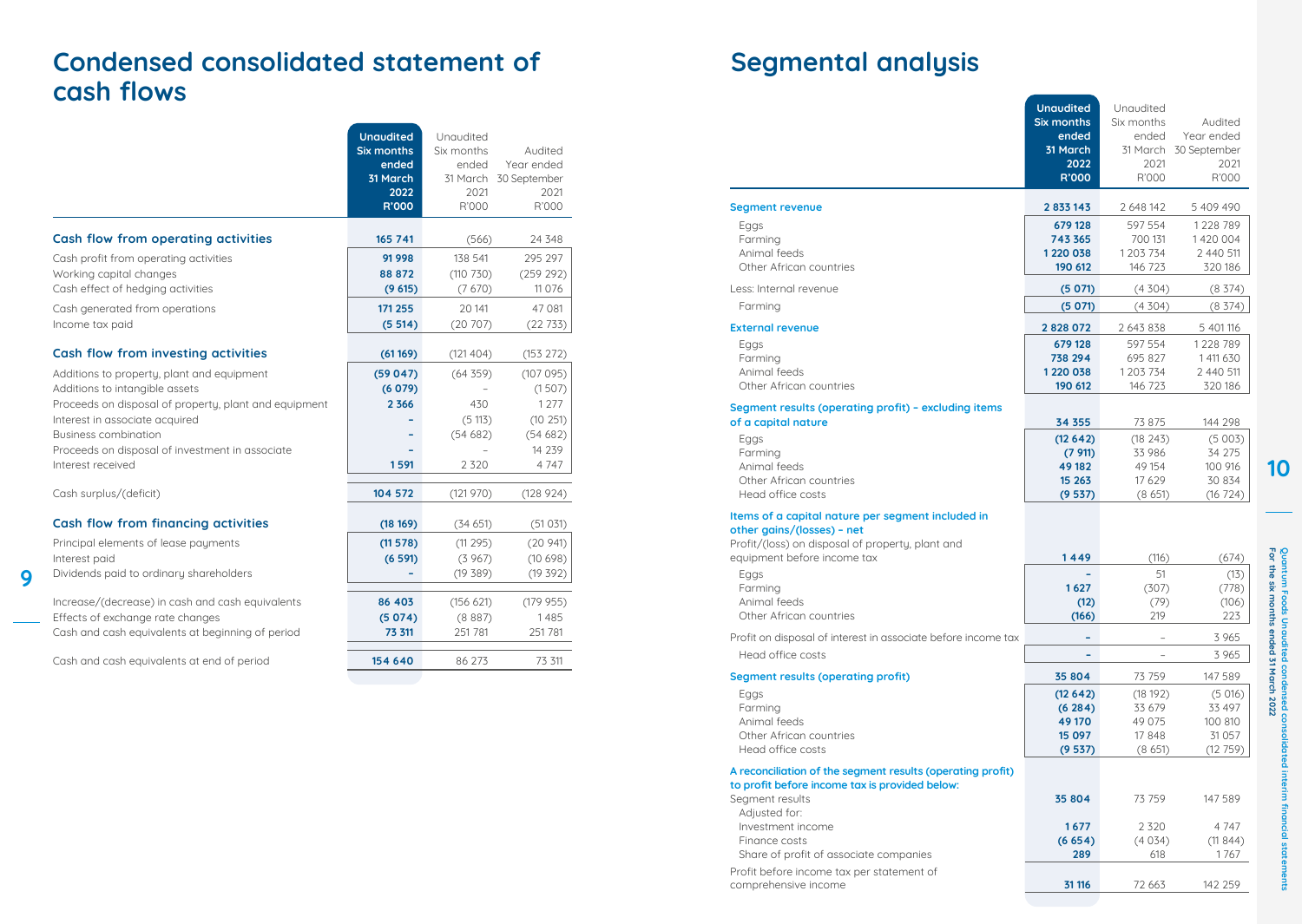# **Notes to the condensed consolidated interim financial statements**

## **1. Basis of preparation**

**11**

The unaudited condensed consolidated interim financial statements are prepared in accordance with and containing the information required by IAS 34 – Interim Financial Reporting as well as the International Financial Reporting Standards ("**IFRS**"), the JSE Limited Listings Requirements, the South African Institute of Chartered Accountants ("**SAICA**") Financial Reporting Guides as issued by the Accounting Practices Committee, Financial Pronouncements as issued by the Financial Reporting Standards Council and the requirements of the Companies Act, No. 71 of 2008, as amended.

These results or any comments relating to the prospects of the Group have not been audited or reviewed by the Company's external auditors. The condensed consolidated interim financial statements have been prepared under the supervision of AH Muller, CA(SA), the chief financial officer of the Company.

The accounting policies applied in the preparation of these interim financial statements are in terms of IFRS and are consistent with those applied in the previous consolidated annual financial statements for the year ended 30 September 2021. A number of amendments to existing standards became applicable for the current reporting period. The Group did not have to change its accounting policies or make retrospective adjustments as a result of adopting these amendments.

In preparing these condensed consolidated interim financial statements, the significant judgements made by management in applying the Group's accounting policies and the key sources of estimation uncertainty were the same as those that applied to the consolidated annual financial statements for the year ended 30 September 2021. The impact of the HPAI outbreak on the Group and its customers was considered in preparing these condensed consolidated interim financial statements, specifically relating to the fair value measurement of biological assets and the calculation of expected credit losses in trade and other receivables, with no material impact. As the Group continued to operate at full capacity, the COVID-19 pandemic had a minimal impact on the Group's business. The war in Ukraine has not materially impacted on the Group's business, other than increases in the international prices of key raw materials and higher cost of logistics. These factors were considered in the preparation of the Group's interim financial statements and did not have a material impact.

|    |                                                                                                                                                                       | <b>Unaudited</b><br><b>Six months</b><br>ended<br>31 March<br>2022<br>R'000 | Unaudited<br>Six months<br>ended<br>2021<br>R'000 | Audited<br>Year ended<br>31 March 30 September<br>2021<br>R'000 |
|----|-----------------------------------------------------------------------------------------------------------------------------------------------------------------------|-----------------------------------------------------------------------------|---------------------------------------------------|-----------------------------------------------------------------|
| 2. | Revenue<br>Disaggregation of revenue from contracts with<br>customers:                                                                                                |                                                                             |                                                   |                                                                 |
|    | Eggs                                                                                                                                                                  | 797 185                                                                     | 695 786                                           | 1435 398                                                        |
|    | - included in eggs segment                                                                                                                                            | 679 128                                                                     | 597 554                                           | 1228 789                                                        |
|    | - included in other African countries segment                                                                                                                         | 118 057                                                                     | 98 232                                            | 206 609                                                         |
|    | Layer farming*                                                                                                                                                        | 127 874                                                                     | 138 816                                           | 256 165                                                         |
|    | - included in farming segment<br>- included in other African countries segment                                                                                        | 111 370<br>16 504                                                           | 124 765<br>14 0 51                                | 219 597<br>36 568                                               |
|    | Broiler farming**                                                                                                                                                     | 656 295                                                                     | 587028                                            | 1225 492                                                        |
|    | - included in farming segment<br>- included in other African countries segment                                                                                        | 626 924<br>29 371                                                           | 571062<br>15 9 66                                 | 1192 033<br>33 459                                              |
|    | Animal feeds                                                                                                                                                          | 1246718                                                                     | 1222 208                                          | 2 484 061                                                       |
|    | - included in animal feeds segment<br>- included in other African countries segment                                                                                   | 1 2 2 0 0 3 8<br>26 680                                                     | 1 203 734<br>18 474                               | 2 440 511<br>43 550                                             |
|    |                                                                                                                                                                       | 2828072                                                                     | 2 643 838                                         | 5 401 116                                                       |
|    | Layer farming sales includes the sale of day-old pullets<br>and point-of-lay hens.<br>Broiler farming sales includes the sales of day-old broilers<br>and live birds. |                                                                             |                                                   |                                                                 |
| 3. | Other gains/(losses) - net<br>Biological assets fair value adjustment                                                                                                 | 20 6 26                                                                     | 32 741                                            | 29 663                                                          |
|    | Unrealised - reflected in carrying amount of<br>biological assets<br>Realised - reflected in cost of goods sold                                                       | 3876                                                                        | (8736)<br>41 477                                  | (18894)                                                         |
|    | Agricultural produce fair value adjustment                                                                                                                            | 16 750<br>31 4 4 3                                                          | 1184                                              | 48 557<br>38 195                                                |

Unrealised – reflected in carrying amount of inventory **(552)** (748) (26) Realised – reflected in cost of goods sold<br> **31 995** 1 932 38 221 Foreign exchange differences (745) (80) (5 370) Financial instruments fair value adjustments **–** (16) (3)

ineffective (loss)/gain **(141)** (64) 6 528

and equipment **1 449** (116) (674) Profit on disposal of interest in associate **–** – 3 965

 **52 632** 33 649 72 304

Foreign exchange contract cash flow hedging

Profit/(loss) on disposal of property, plant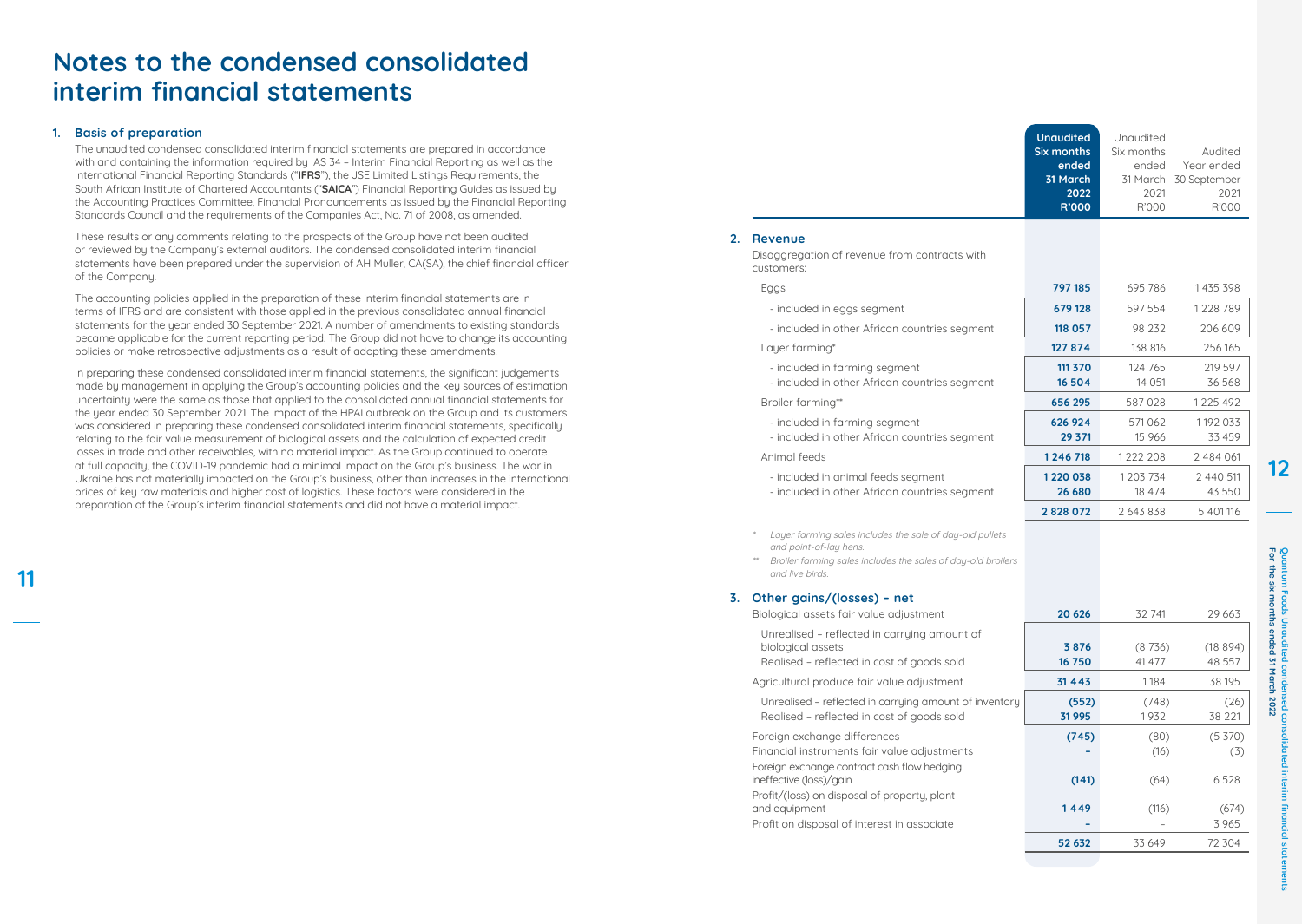# **Notes to the condensed consolidated interim financial statements (continued)**

|    |                                                                                                                                                                                                                                                                                                                                                                                                                                                                                                                                                                         | <b>Unaudited</b><br><b>Six months</b><br>ended<br>31 March<br>2022<br>R'000                          | Unaudited<br>Six months<br>ended<br>31 March<br>2021<br>R'000          | Audited<br>Year ended<br>30 September<br>2021<br>R'000          |
|----|-------------------------------------------------------------------------------------------------------------------------------------------------------------------------------------------------------------------------------------------------------------------------------------------------------------------------------------------------------------------------------------------------------------------------------------------------------------------------------------------------------------------------------------------------------------------------|------------------------------------------------------------------------------------------------------|------------------------------------------------------------------------|-----------------------------------------------------------------|
| 4. | Earnings per ordinary share<br><b>Basic</b><br>The calculation of basic earnings per share is based<br>on profit for the period attributable to owners of the<br>parent divided by the weighted average number<br>of ordinary shares (net of treasury shares) in issue<br>during the period:<br>Profit for the period<br>Weighted average number of ordinary shares in<br>issue ('000)<br><b>Diluted</b><br>Diluted earnings per share is calculated by adjusting<br>the weighted average number of ordinary shares<br>outstanding to assume conversion of all dilutive | 32 666<br>197 895                                                                                    | 52 414<br>194 696                                                      | 105 795<br>196 126                                              |
|    | contingent ordinary shares.                                                                                                                                                                                                                                                                                                                                                                                                                                                                                                                                             | <b>Unaudited</b><br><b>Six months</b><br>ended<br>31 March<br>2022<br><b>Number</b><br>$000^{\circ}$ | Unaudited<br>Six months<br>ended<br>31 March<br>2021<br>Number<br>000' | Audited<br>Year ended<br>30 September<br>2021<br>Number<br>000' |
|    | Weighted average number of ordinary shares in issue<br>used as the denominator in calculating basic earnings<br>per share<br>Adjustment for calculation of diluted earnings per share -<br>Share appreciation rights                                                                                                                                                                                                                                                                                                                                                    | 197 895<br>1009                                                                                      | 194 696<br>3480                                                        | 196 126<br>3565                                                 |
|    | Weighted average number of ordinary shares and<br>potential ordinary shares used as the denominator in<br>calculating diluted earnings per share<br>Share appreciation rights issued in terms of the share<br>incentive scheme have a potential dilutive effect on<br>earnings per ordinary share.                                                                                                                                                                                                                                                                      | 198 904                                                                                              | 198 176                                                                | 199 691                                                         |

**13**

|                                                                                                                                                                                                                                                                                                                                | <b>Unaudited</b><br><b>Six months</b><br>ended<br>31 March<br>2022<br>R'000 | Unaudited<br>Six months<br>ended<br>2021<br>R'000 | Audited<br>Year ended<br>31 March 30 September<br>2021<br>R'000 |
|--------------------------------------------------------------------------------------------------------------------------------------------------------------------------------------------------------------------------------------------------------------------------------------------------------------------------------|-----------------------------------------------------------------------------|---------------------------------------------------|-----------------------------------------------------------------|
| 4. Earnings per ordinary share (continued)<br>The calculation of diluted earnings per share is based<br>on profit for the period attributable to owners of<br>the parent divided by the diluted weighted average<br>number of ordinary shares (net of treasury shares)<br>in issue during the period:<br>Profit for the period | 32 666                                                                      | 52 414                                            | 105 795                                                         |
| Diluted weighted average number of ordinary shares<br>in issue ('000)                                                                                                                                                                                                                                                          | 198 904                                                                     | 198 176                                           | 199 691                                                         |
| Headline earnings is calculated in accordance with<br>Circular 1/2021 issued by SAICA.                                                                                                                                                                                                                                         |                                                                             |                                                   |                                                                 |
| Reconciliation between profit for the period<br>attributable to owners of the parent and<br>headline earnings                                                                                                                                                                                                                  |                                                                             |                                                   |                                                                 |
| Profit for the period                                                                                                                                                                                                                                                                                                          | 32 666                                                                      | 52 414                                            | 105 795                                                         |
| Remeasurement of items of a capital nature<br>(Profit)/loss on disposal of property, plant and<br>equipment                                                                                                                                                                                                                    | (1399)                                                                      | 53                                                | 453                                                             |
| Gross                                                                                                                                                                                                                                                                                                                          | (1449)                                                                      | 116                                               | 674                                                             |
| Tax effect                                                                                                                                                                                                                                                                                                                     | 50                                                                          | (63)                                              | (221)                                                           |
| Profit on disposal of interest in associate                                                                                                                                                                                                                                                                                    |                                                                             |                                                   | (3965)                                                          |
| Gross<br>Tax effect                                                                                                                                                                                                                                                                                                            |                                                                             |                                                   | (3965)                                                          |
| Headline earnings for the period                                                                                                                                                                                                                                                                                               | 31 267                                                                      | 52 467                                            | 102 283                                                         |
| Earnings per ordinary share (cents)<br>Diluted earnings per ordinary share (cents)                                                                                                                                                                                                                                             | 16.5<br>16.4                                                                | 26.9<br>26.4                                      | 53.9<br>53.0                                                    |
| Headline earnings per ordinary share (cents)<br>Diluted headline earnings per ordinary share (cents)                                                                                                                                                                                                                           | 15.8<br>15.7                                                                | 26.9<br>26.5                                      | 52.2<br>51.2                                                    |

## **5. Contingent liabilities and future capital commitments**

No litigation matters with potential material consequences exist at the reporting date.

Capital expenditure approved by the Board and contracted for amounts to R62.7 million (30 September 2021: R12.3 million). Capital expenditure approved by the Board, but not yet contracted for, amounts to R47.8 million (30 September 2021: R154.7 million).

**ata**